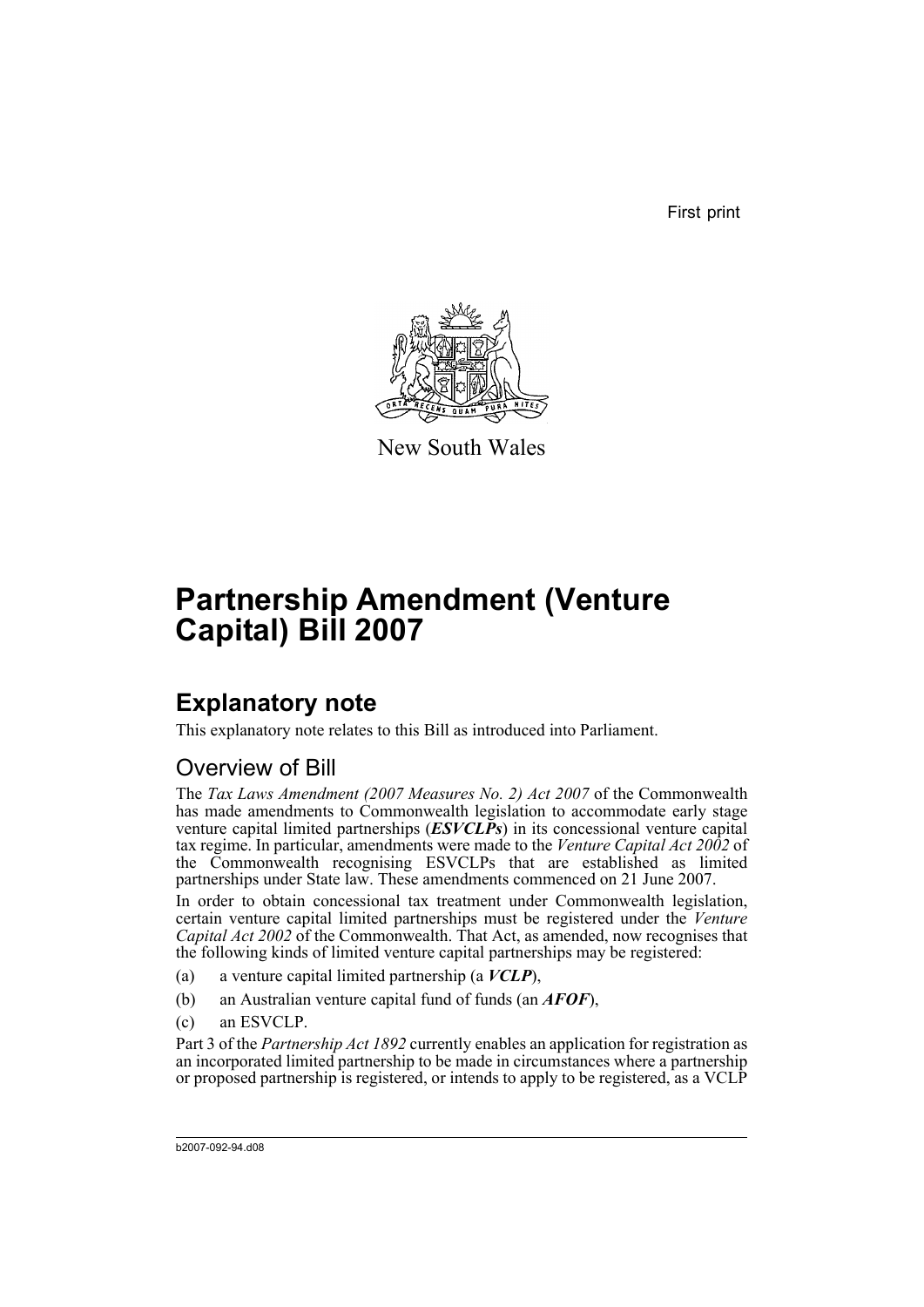Explanatory note

or AFOF under the *Venture Capital Act 2002* of the Commonwealth. However, Part 3 does not currently enable an application to be made for the registration of an ESVCLP or proposed ESVCLP as an incorporated limited partnership.

The objects of this Bill are:

- (a) to amend the *Partnership Act 1892* to enable ESVCLPs and proposed ESVCLPs to be registered as incorporated limited partnerships under that Act, and
- (b) to make consequential amendments to the *Partnership Act 1892* and *Partnership Regulation 2007*.

### Outline of provisions

**Clause 1** sets out the name (also called the short title) of the proposed Act.

**Clause 2** provides for the commencement of the proposed Act on the date of assent to the proposed Act.

**Clause 3** is a formal provision that gives effect to the amendments to the *Partnership Act 1892* set out in Schedule 1.

**Clause 4** is a formal provision that gives effect to the amendments to the *Partnership Regulation* 2007 set out in Schedule 2.

**Clause 5** provides for the repeal of the proposed Act after it has commenced. Once the amendments that the proposed Act makes have commenced, the proposed Act will be spent and section 30 of the *Interpretation Act 1987* provides that the repeal of an amending Act does not affect the amendments made by that Act.

### **Schedule 1 Amendment of Partnership Act 1892**

#### **Registration of ESVCLPs as incorporated limited partnerships**

**Schedule 1 [1]** amends section 53D of the *Partnership Act 1892* (the *Principal Act*) to enable applications to be made for an ESVCLP or proposed ESVCLP to be registered as an incorporated limited partnership under that Act.

**Schedule 1 [2]** amends section 54 of the Principal Act to require the statement that is required for an application for the registration of an incorporated limited partnership:

- (a) in the case of an application by a partnership or persons or partnerships proposing to be partners in a partnership that intends to apply for registration as an ESVCLP under Part 2 of the *Venture Capital Act 2002* of the Commonwealth—to contain a statement that it so intends to apply, and
- (b) in the case of an application by a partnership that is registered as an ESVCLP under Part 2 of the *Venture Capital Act 2002* of the Commonwealth—to be accompanied with a copy of a document evidencing its status as an ESVCLP.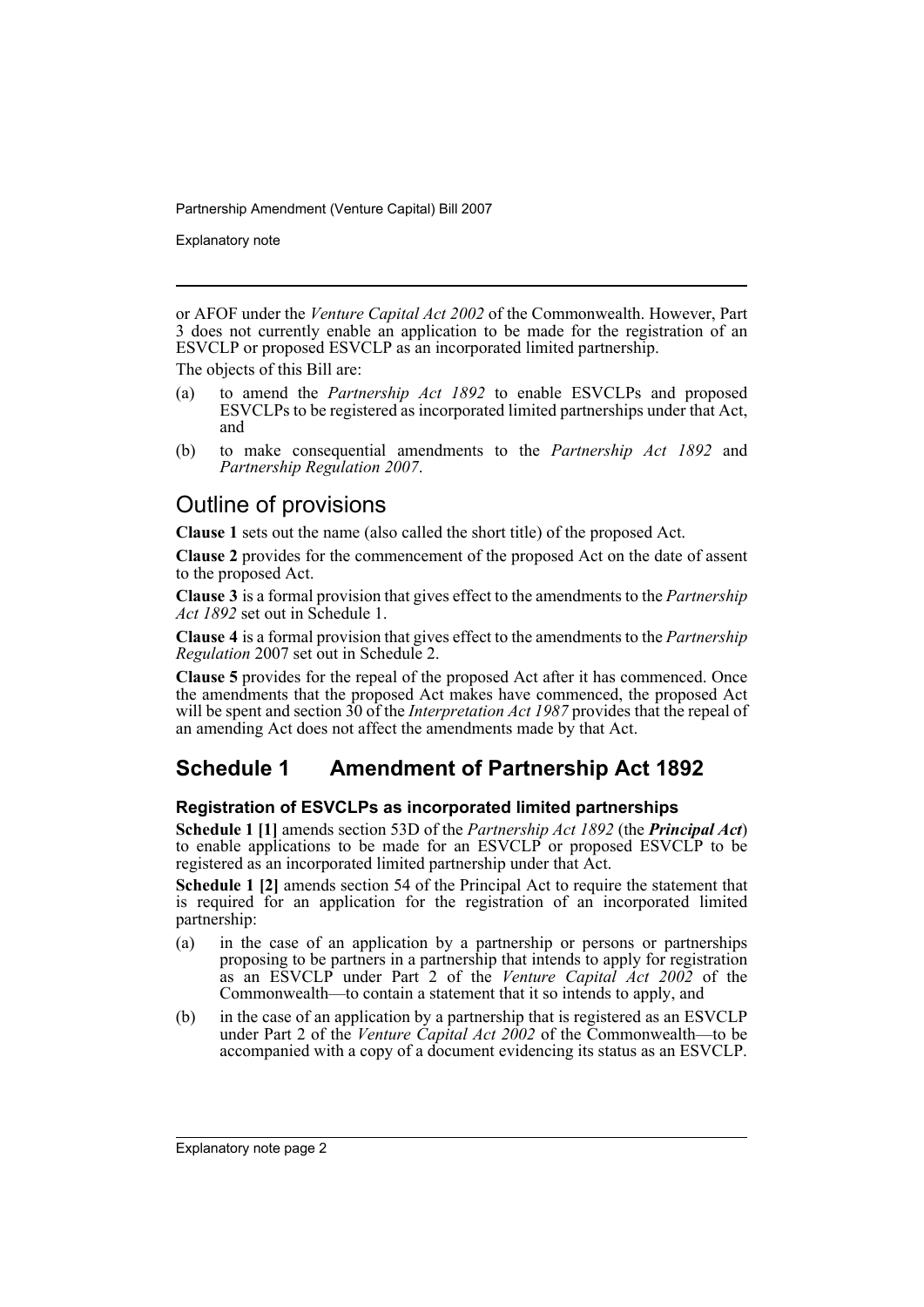Explanatory note

**Schedule 1 [3]** amends section 67A of the Principal Act to make it clear that a limited partner in an incorporated limited partnership is not to be regarded as taking part in the management of the business of the partnership merely because the limited partner (or a person acting on behalf of the limited partner) takes any action, or participates in any action taken by any other limited partner, for the purpose of registering or maintaining the registration of the partnership or a general partner in the partnership under Part 2 of the *Venture Capital Act 2002* of the Commonwealth as an ESVCLP within the meaning of that Act.

**Schedule 1 [4]** amends section 73E of the Principal Act:

- (a) to require an incorporated limited partnership that was incorporated on the basis that it intended to be registered as an ESVCLP under Part 2 of the *Venture Capital Act 2002* of the Commonwealth to lodge a copy of a document evidencing its status as an ESVCLP within one month after being so registered, and
- (b) to require an incorporated limited partnership whose registration as an ESVCLP under Part 2 of the *Venture Capital Act 2002* of the Commonwealth is revoked to lodge a notice that the partnership's registration under the Commonwealth Act has been revoked within 7 days after the date of revocation.

**Schedule 1 [5]** amends clause 3 of Schedule 1 to the Principal Act to enable the Registrar (within the meaning of that Act) to require an incorporated limited partnership to be wound up if the Registrar is satisfied that, having been incorporated on the basis that the partnership is or is intended to be registered as an ESVCLP under Part 2 of the *Venture Capital Act 2002* of the Commonwealth:

- (a) the partnership's registration under the Commonwealth Act has been revoked, or
- (b) the partnership has not within the period of 2 years after its incorporation become so registered.

#### **Savings and transitional provisions**

**Schedule 1 [7]** amends clause 1 of Schedule 2 to the Principal Act to enable the Governor to make regulations of a savings or transitional nature consequent on the enactment of the proposed Act.

**Schedule 1 [9]** inserts a new Part in Schedule 2 containing provisions of a savings or transitional nature consequent on the enactment of the proposed Act. In particular, the new Part enables applications for the registration of ESVCLPs or proposed ESVCLPs as incorporated limited partnerships to be made on or after the day the Bill for the proposed Act is first introduced into Parliament. This will enable such applications to be dealt with under the Principal Act once the amendments made by the proposed Act commence. **Schedule 1 [6] and [8]** make amendments to Schedule 2 that are consequential on the insertion of this new Part.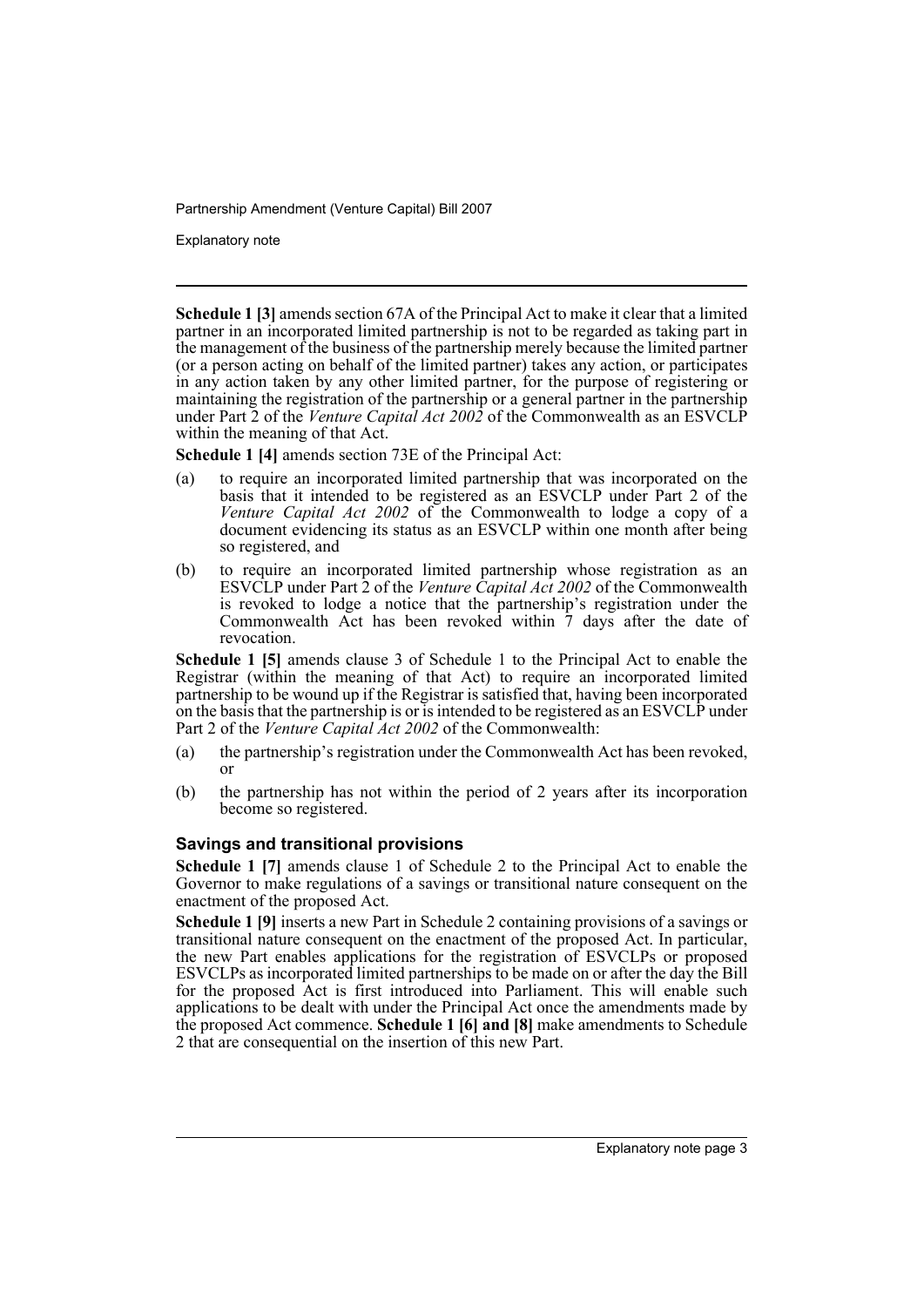Explanatory note

### **Schedule 2 Consequential amendment of Partnership Regulation 2007**

**Schedule 2** makes consequential amendments to Schedule 2 (Fees) to the *Partnership Regulation 2007*.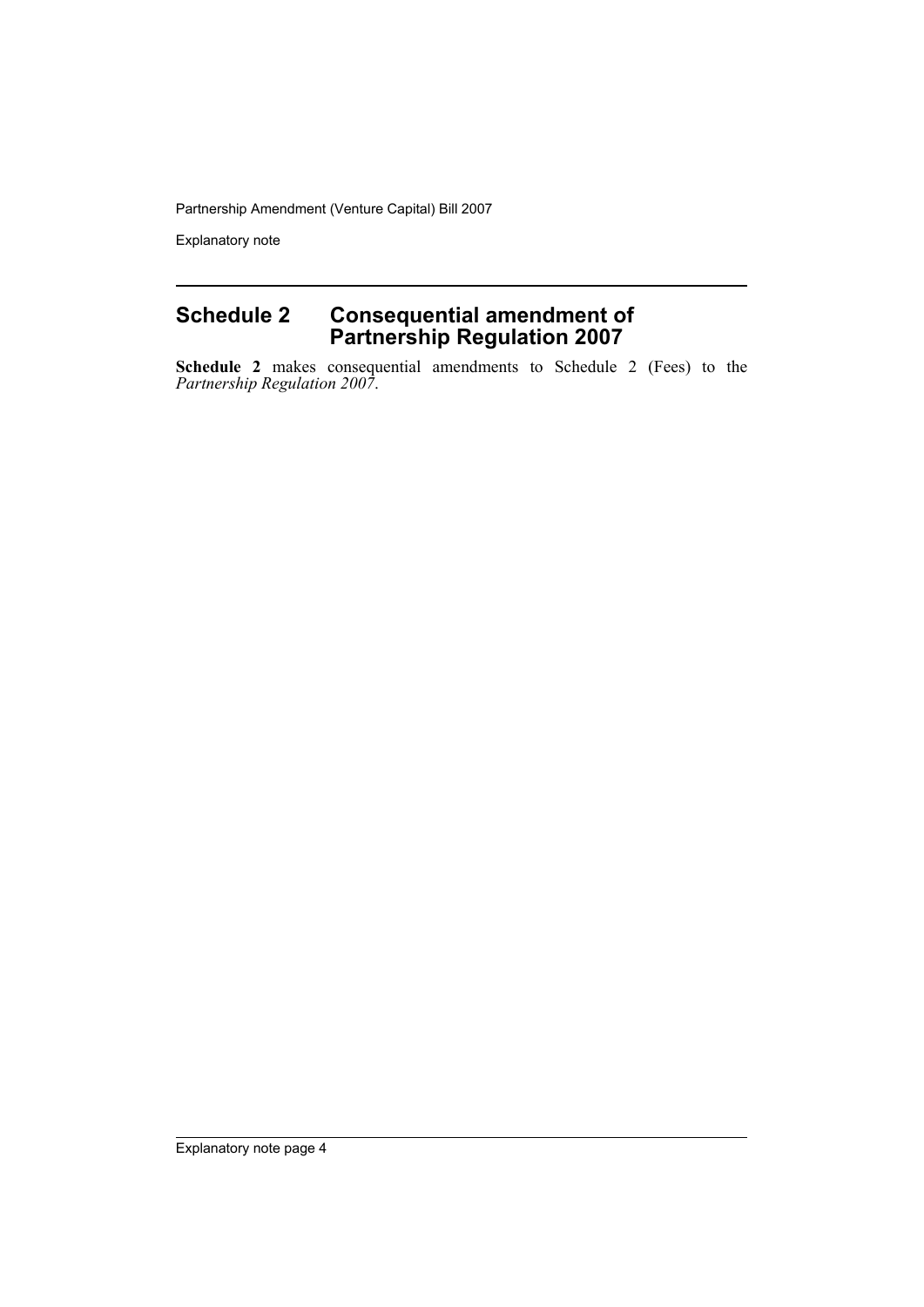First print



New South Wales

# **Partnership Amendment (Venture Capital) Bill 2007**

## **Contents**

|            |                                                        | Page          |
|------------|--------------------------------------------------------|---------------|
|            | Name of Act                                            | 2             |
|            | Commencement                                           | 2             |
|            | Amendment of Partnership Act 1892 No 12                | 2             |
| 4          | Consequential amendment of Partnership Regulation 2007 | $\mathcal{P}$ |
| 5          | Repeal of Act                                          | 2             |
| Schedule 1 | Amendment of Partnership Act 1892                      | 3             |
| Schedule 2 | Consequential amendment of Partnership Regulation 2007 | 5             |
|            |                                                        |               |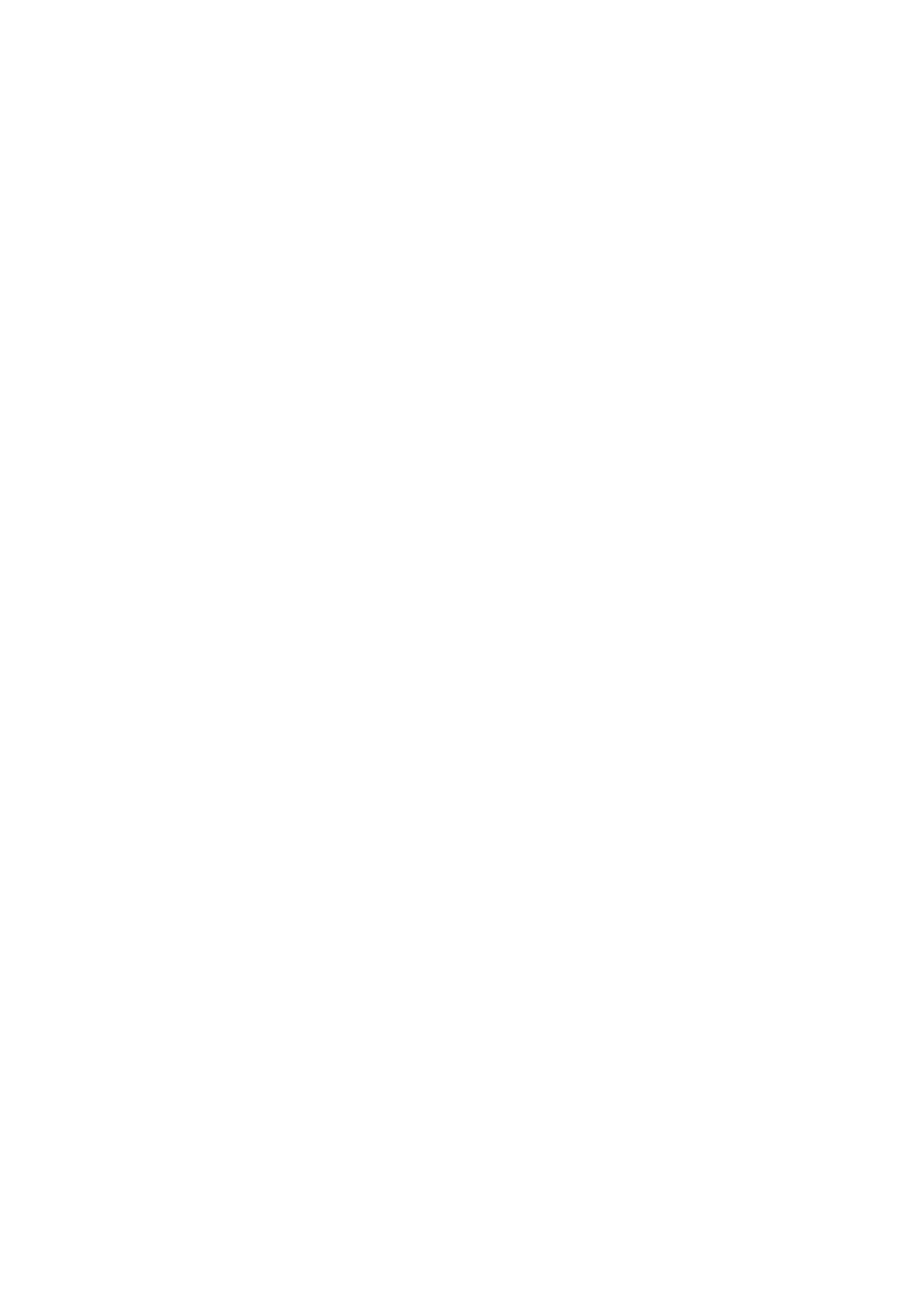

New South Wales

# **Partnership Amendment (Venture Capital) Bill 2007**

No , 2007

### **A Bill for**

An Act to amend the *Partnership Act 1892* to enable early stage venture capital limited partnerships to be registered as incorporated limited partnerships under that Act; and for other purposes.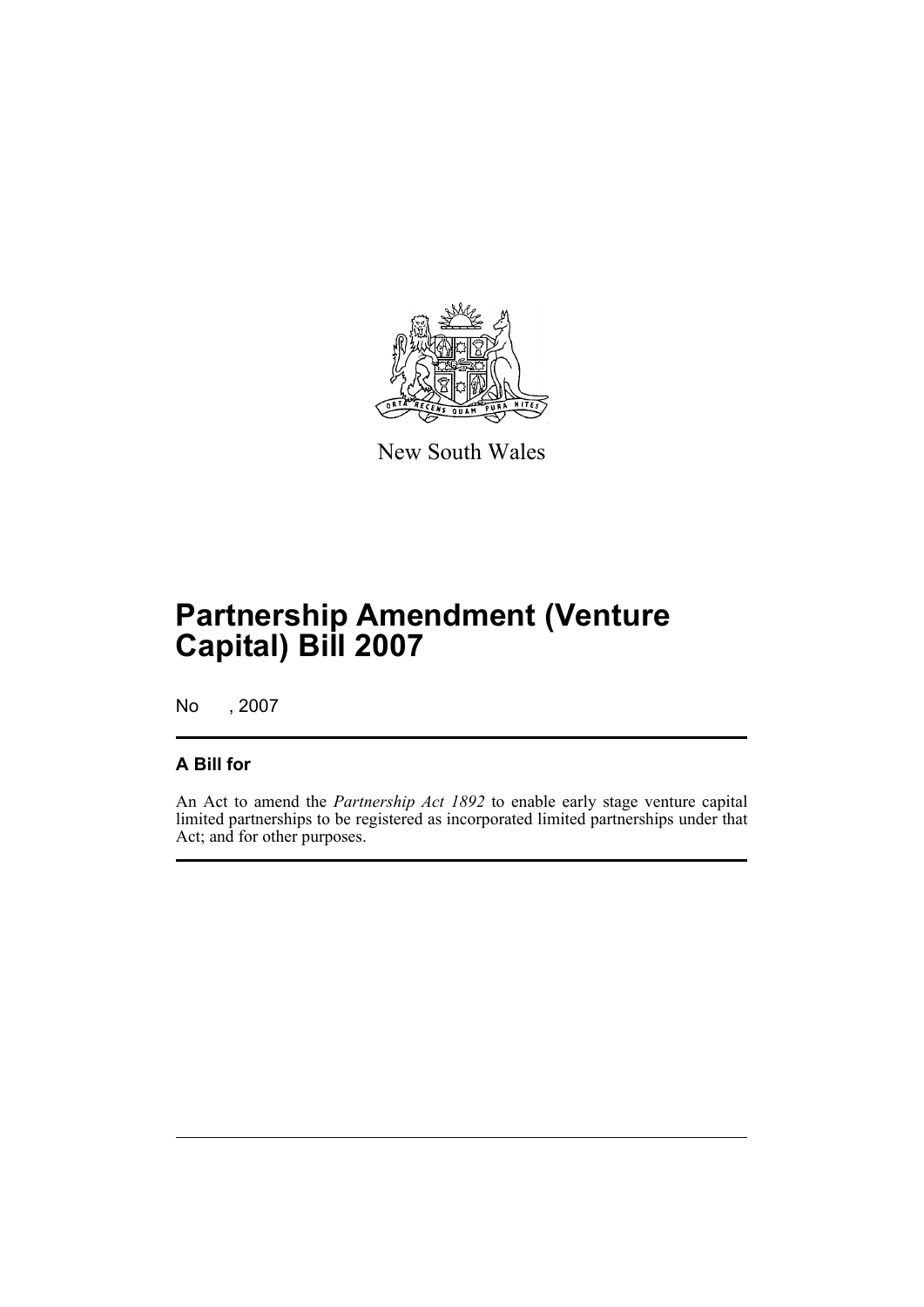<span id="page-7-4"></span><span id="page-7-3"></span><span id="page-7-2"></span><span id="page-7-1"></span><span id="page-7-0"></span>

|                                                                    |                                                                                                                                                           | 1                                                                                                                           |  |  |
|--------------------------------------------------------------------|-----------------------------------------------------------------------------------------------------------------------------------------------------------|-----------------------------------------------------------------------------------------------------------------------------|--|--|
|                                                                    |                                                                                                                                                           | 2                                                                                                                           |  |  |
|                                                                    | This Act is the <i>Partnership Amendment (Venture Capital) Act 2007</i> .                                                                                 | 3                                                                                                                           |  |  |
|                                                                    |                                                                                                                                                           | 4                                                                                                                           |  |  |
|                                                                    | This Act commences on the date of assent to this Act.                                                                                                     | 5                                                                                                                           |  |  |
|                                                                    |                                                                                                                                                           | 6                                                                                                                           |  |  |
|                                                                    | The <i>Partnership Act 1892</i> is amended as set out in Schedule 1.                                                                                      | $\overline{7}$                                                                                                              |  |  |
| <b>Consequential amendment of Partnership Regulation 2007</b><br>4 |                                                                                                                                                           |                                                                                                                             |  |  |
|                                                                    | The <i>Partnership Regulation 2007</i> is amended as set out in Schedule 2.                                                                               | 9                                                                                                                           |  |  |
| <b>Repeal of Act</b>                                               |                                                                                                                                                           | 10                                                                                                                          |  |  |
| (1)                                                                | This Act is repealed on the day following the day on which this Act<br>commences.                                                                         | 11<br>12                                                                                                                    |  |  |
| (2)                                                                | The repeal of this Act does not, because of the operation of section 30<br>of the <i>Interpretation Act 1987</i> , affect any amendment made by this Act. | 13<br>14                                                                                                                    |  |  |
|                                                                    |                                                                                                                                                           | The Legislature of New South Wales enacts:<br>Name of Act<br><b>Commencement</b><br>Amendment of Partnership Act 1892 No 12 |  |  |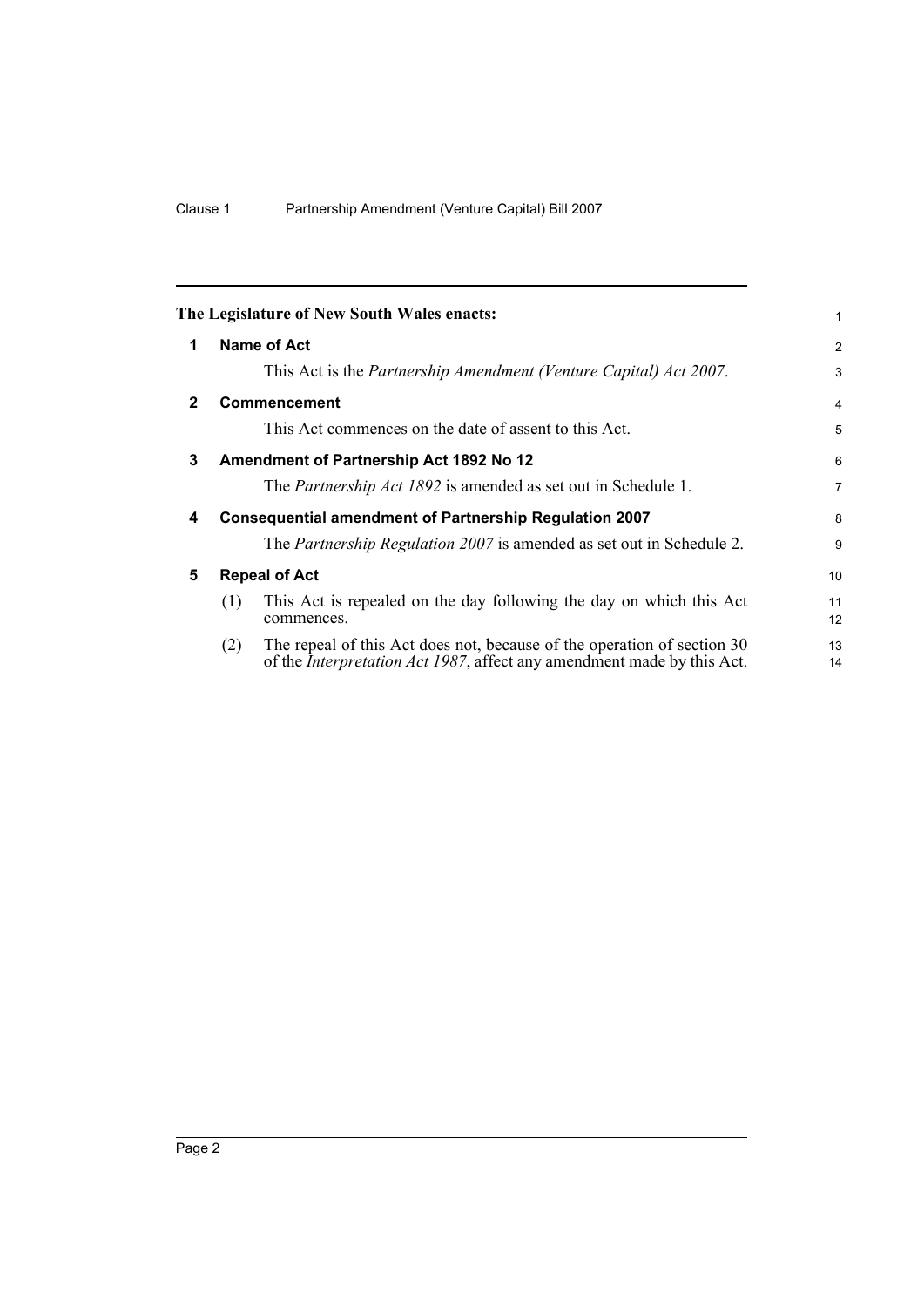Amendment of Partnership Act 1892 Schedule 1

<span id="page-8-0"></span>

|     | <b>Schedule 1</b><br><b>Amendment of Partnership Act 1892</b>                                         | 1              |
|-----|-------------------------------------------------------------------------------------------------------|----------------|
|     | (Section 3)                                                                                           | $\overline{2}$ |
| [1] | Section 53D Who may apply for registration?                                                           | 3              |
|     | Insert after section 53D $(3)$ (a) (ii):                                                              | 4              |
|     | an ESVCLP within the meaning of that Act, or<br>(iii)                                                 | 5              |
| [2] | <b>Section 54 Application for registration</b>                                                        | 6              |
|     | Omit "VCLP or an AFOF" wherever occurring in section 54 $(2)$ (j) and (k).                            | 7              |
|     | Insert instead "VCLP, AFOF or ESVCLP".                                                                | 8              |
| [3] | Section 67A Limited partner not to take part in the management of<br>incorporated limited partnership | 9<br>10        |
|     | Omit "VCLP or an AFOF" from section 67A (3) (k).                                                      | 11             |
|     | Insert instead "VCLP, AFOF or ESVCLP".                                                                | 12             |
| [4] | Section 73E Lodgment of certain documents with the Registrar                                          | 13             |
|     | Omit "VCLP or an AFOF" wherever occurring in section 73E (1) and (3) (a).                             | 14             |
|     | Insert instead "VCLP, AFOF or ESVCLP".                                                                | 15             |
| [5] | Schedule 1 Winding up of incorporated limited partnerships                                            | 16             |
|     | Omit "VCLP or an AFOF" from clause 3 (3) (a).                                                         | 17             |
|     | Insert instead "VCLP, AFOF or ESVCLP".                                                                | 18             |
| [6] | Schedule 2 Savings, transitional and other provisions                                                 | 19             |
|     | Insert before clause 1:                                                                               | 20             |
|     | Part 1<br><b>General</b>                                                                              | 21             |
| [7] | Schedule 2, clause 1                                                                                  | 22             |
|     | Insert at the end of clause $1(1)$ :                                                                  | 23             |
|     | Partnership Amendment (Venture Capital) Act 2007                                                      | 24             |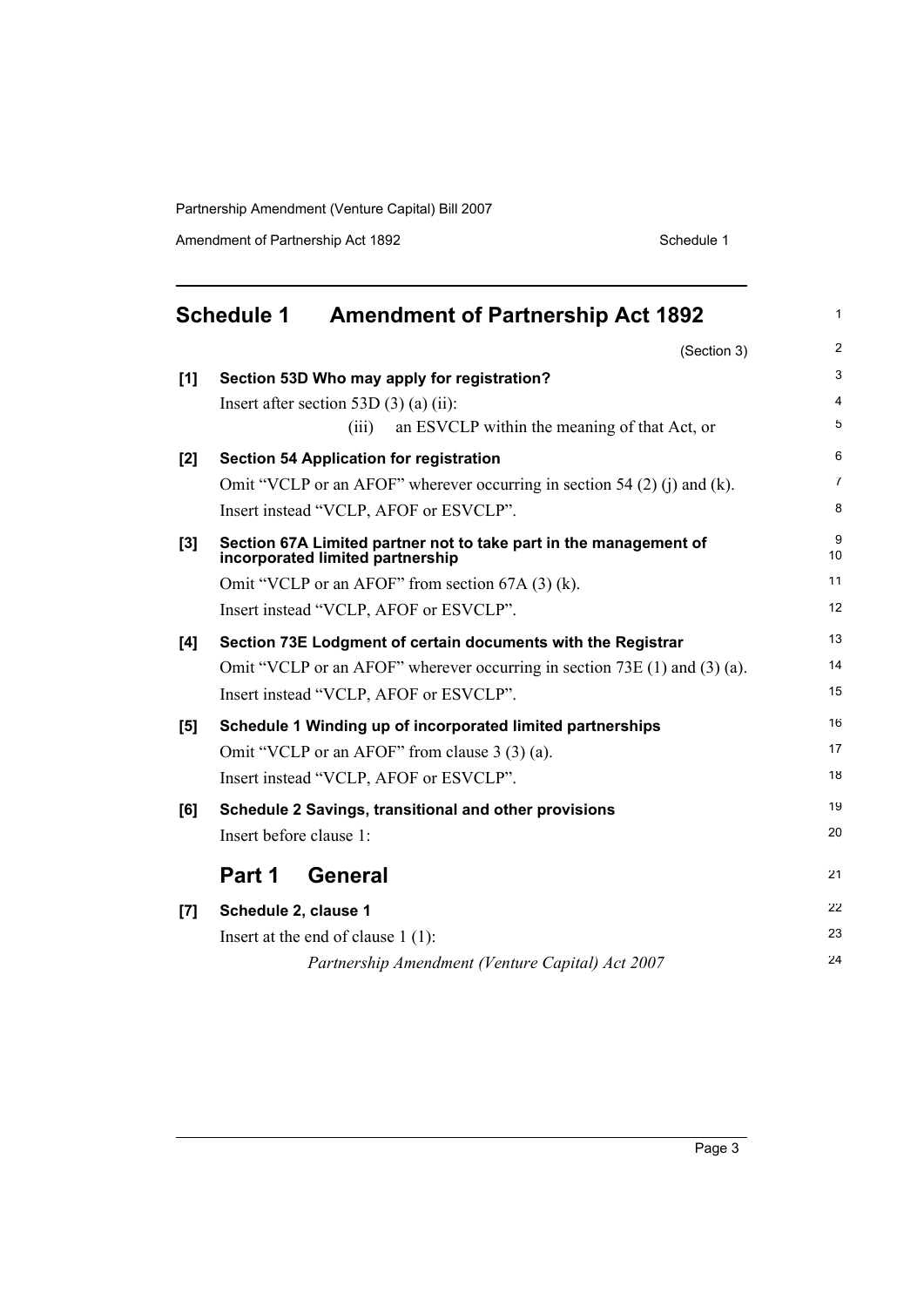Schedule 1 Amendment of Partnership Act 1892

| [8] | Schedule 2, Part 2, heading<br>Insert before clause 2: |     |                                                                                                                                                                                                                                                                                                              | $\mathbf{1}$<br>2          |
|-----|--------------------------------------------------------|-----|--------------------------------------------------------------------------------------------------------------------------------------------------------------------------------------------------------------------------------------------------------------------------------------------------------------|----------------------------|
|     | <b>Part 2</b>                                          |     | Provisions consequent on enactment of<br><b>Partnership Amendment (Venture Capital</b><br>Funds) Act 2004                                                                                                                                                                                                    | 3<br>$\overline{4}$<br>5   |
| [9] |                                                        |     | Schedule 2, Part 3<br>Insert after clause 2:                                                                                                                                                                                                                                                                 | 6<br>$\overline{7}$        |
|     | <b>Part 3</b>                                          |     | Provisions consequent on enactment of<br><b>Partnership Amendment (Venture Capital)</b><br><b>Act 2007</b>                                                                                                                                                                                                   | 8<br>9<br>10               |
|     | 3                                                      |     | Applications for registration of ESVCLPs or proposed ESVCLPs<br>made before amendments commence                                                                                                                                                                                                              | 11<br>12                   |
|     |                                                        | (1) | The provisions of this Act (as amended by the amending Act)<br>extend to any application for the registration of an ESVCLP or<br>proposed ESVCLP as an incorporated limited partnership that<br>was made on or after the day on which the Bill for the amending<br>Act was first introduced into Parliament. | 13<br>14<br>15<br>16<br>17 |
|     |                                                        | (2) | In this clause:<br><b>amending Act</b> means the Partnership Amendment (Venture<br>Capital) Act 2007.<br><b>ESVCLP</b> has the same meaning as in the Venture Capital Act<br>2002 of the Commonwealth.                                                                                                       | 18<br>19<br>20<br>21<br>22 |